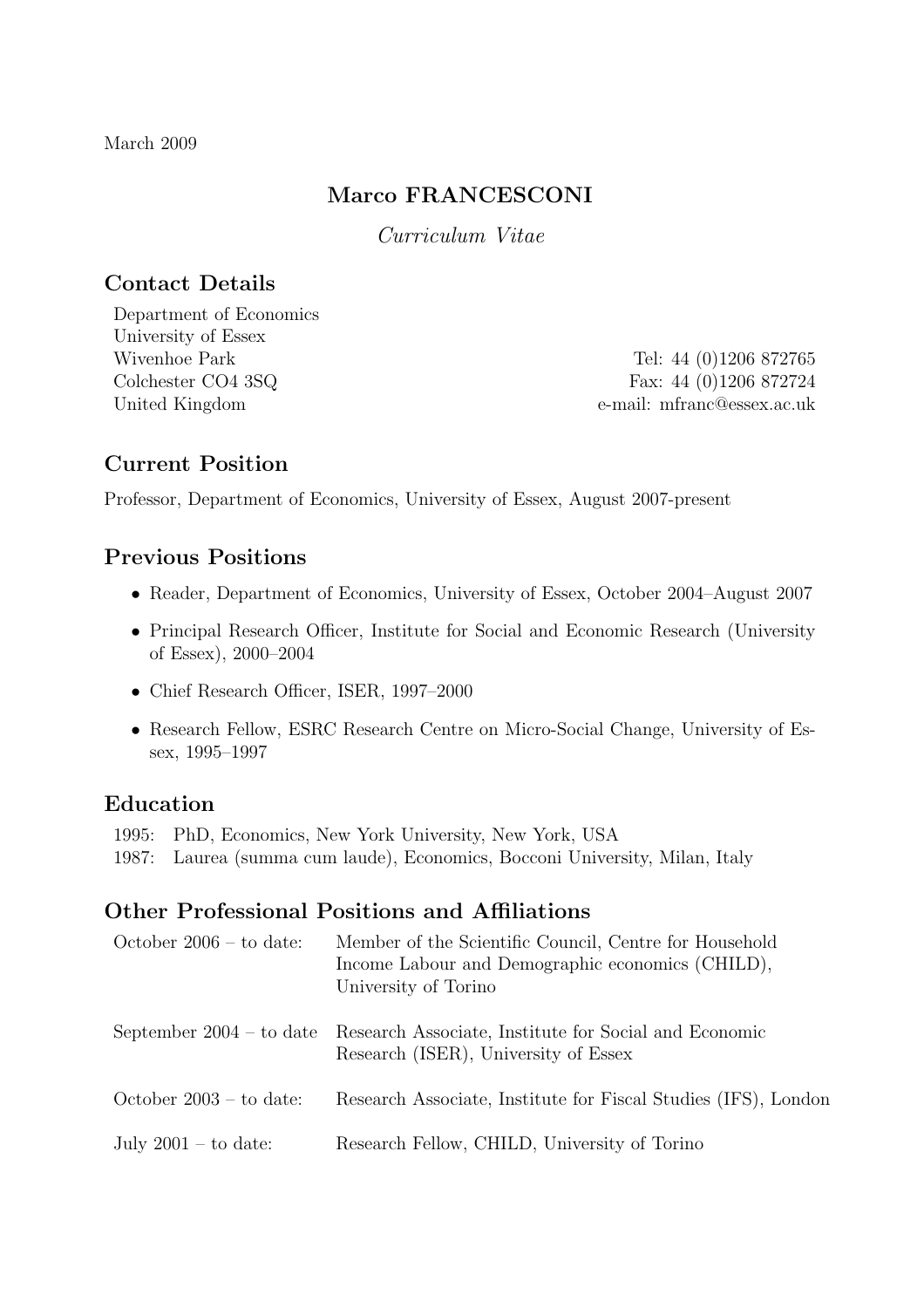October 1999 – to date: Research Fellow, Institute for the Study of Labor (IZA), Bonn

October 1998 – to date: Research Fellow, Centre for Economic Policy Research (CEPR), London

## Teaching Experience

Undergraduate Projects (Undergraduate, Essex): 2005/06; 2006/07; 2007/08; 2008/09

Labour Economics (Undergraduate, Essex): 1997/98; 2004/05; 2005/06; 2006/07

Econometrics (Graduate, Essex): 2004/05; 2005/06

Applied Econometrics (PhD, Essex): 2007/08

Applications of Data Analysis (Graduate, Essex): 1999/00; 2000/01; 2001/02; 2002/03; 2003/04

Econometrics, Economic Statistics and Microeconomics (Teaching Assistant, New York University): 1991/92; 1992/93; 1993/94; 1994/95

Microeconomics (Teaching Assistant, Bocconi University, Milan, Italy): 1988/89; 1989/90

## Academic Administration

- University Senate (Essex) (elected member): 2007/10
- Graduate Director (Essex): 2006/07; 2007/08; 2008/09
- Graduate Curriculum Committee (Essex): 2006/07; 2007/08; 2008/09
- Faculty Board representative (Essex): 2006/07; 2007/08; 2008/09
- Teaching and Learning Committee (Essex): 2006/07; 2007/08
- Deputy Graduate Director (taught schemes, Essex): 2004/05; 2005/06

## Other Experience

|             | 2006/07, 2008/09: Senior Hiring Committee (Economics, Essex)     |
|-------------|------------------------------------------------------------------|
| 2006:       | Visiting Professor, Department of Applied Economics, Universitat |
|             | Autonoma de Barcelona (Applied Econometrics)                     |
| $2005/06$ : | Junior Hiring Committee (Economics, Essex)                       |
| 1991:       | Summer Internship, World Bank, Washington DC                     |
| $1990/91$ : | Econometrics (Research Assistant, New York University, Economics |
|             | Department)                                                      |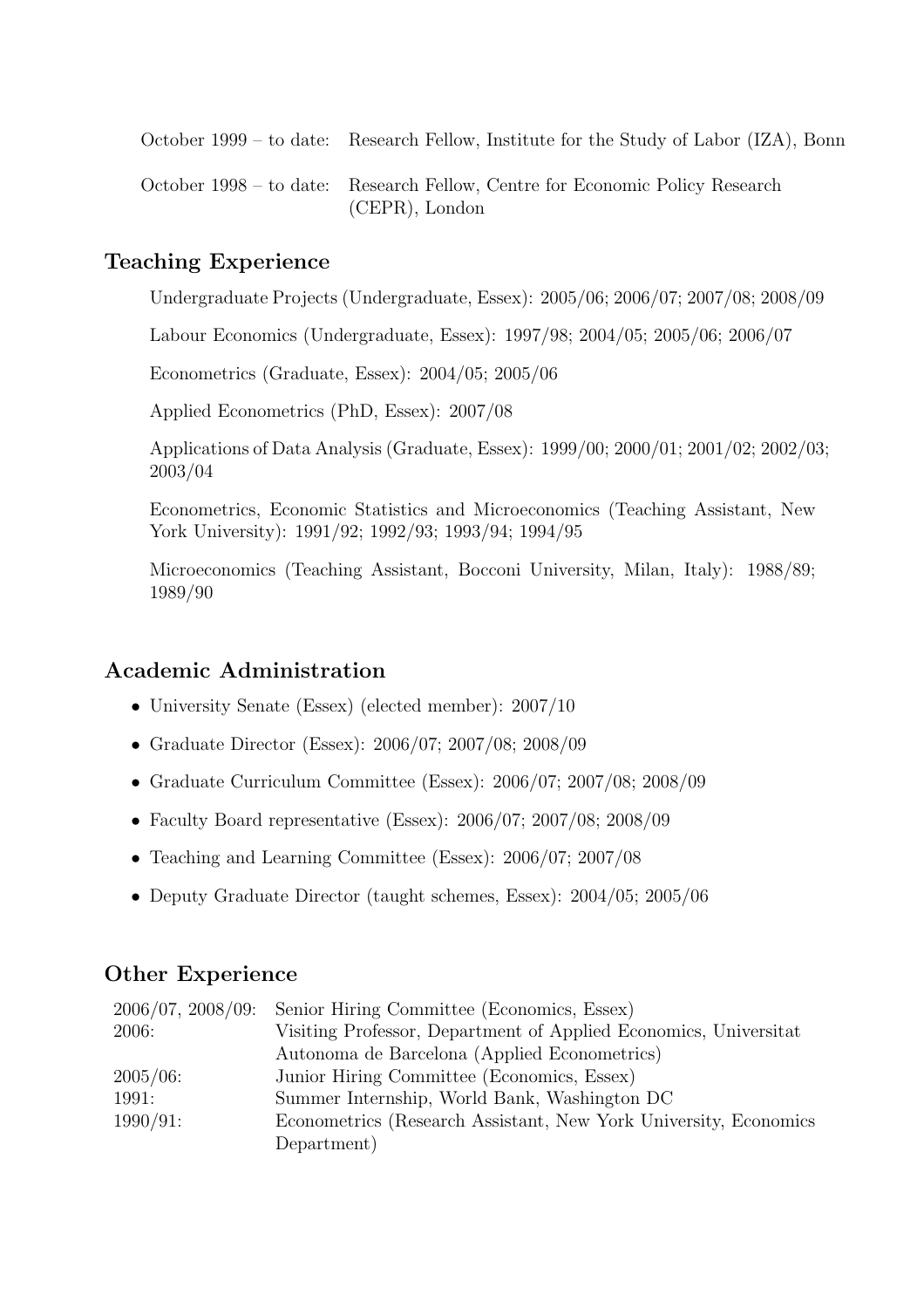# Research Grants and Awards

- 2007–2008: ESRC The Impacts of Parental Behaviour on Birth Weight' (with Emilia Del Bono and John Ermisch) (£80,000)
- 2005–2006: British Academy 'The Socioeconomic Consequences of 'In-Work' Benefit Reforms among Low-Income Couples with Children' (with Wilbert van der Klaauw)  $(E18,500)$
- 2004: Department of Trade and Industry Labour Market Flexibility Small Grants Fund 'Job changes, hours changes and labour market flexibility: a panel data analysis for the UK, 1991-2002' (with Richard Blundell and Mike Brewer) (£10,000)
- 2004: Equal Opportunities Commission 'Career Paths of Part-time Workers' (with Amanda Gosling) (£20,000)
- 2003–2005: Anglo German Foundation 'From Parents to Children? Socioeconomic Attainment and the Role of Family Background' (with Stephen Jenkins, Thomas Siedler and Gert Wagner) (£70,000)
- 2003–2005: ESRC 'Intergenerational Mobility in Britain: Does Sample Selection Matter?' (with Cheti Nicoletti and John Ermisch) (£70,000)
- 2002–2003: Department of Health 'Long-term Consequences of Teenage Births for Parents and their Children' (with John Ermisch and Tim Liao) (£90,000)
- 2000–2001: Department for Work and Pensions 'The Dynamics of Poverty in Britain' (with Stephen P. Jenkins) (£69,000)
- 1999–2001: ESRC 'The Future of Work' (with Alison L. Booth and J. Frank) (£92,000)
- 1999–2001: British Council 'Acciones Integradas'. Award for collaborative pilot research projects with the University of Alcala' de Henares, Spain (with Stephen P. Jenkins, Carlos Garcia Serrano and Juan Francisco Jimeno) (£4,800)
- 1998–2000: Joseph Rowntree Foundation 'Work and Family Life: The Family' (with J. Ermisch) (£50,000)
- 1995–1997: Human Capital Mobility Fellowship, European Community, ESRC Research Centre on Micro-social Change, University of Essex
- 1991–1995: Graduate Assistantship, New York University
- 1990–1991: Developmental Fellowship, Graduate School of Arts and Sciences, New York University
- 1989: Research Fellowship, Ministry of Economic Planning, Rome, Italy
- 1988: Research Fellowship, Confcommercio, Rome, Italy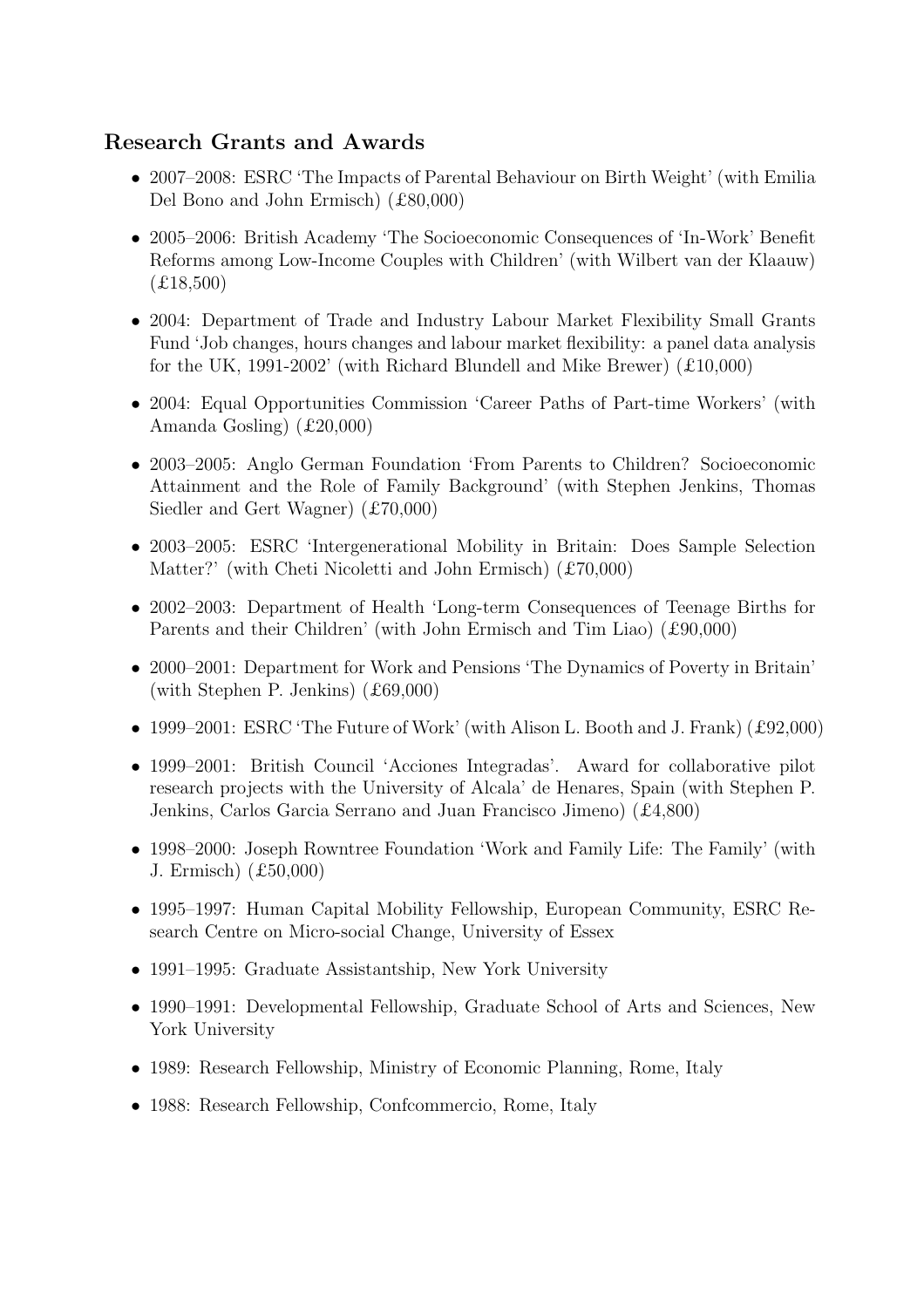## Research Organization

- European Society of Population Economists: Member of the Programme Committee member, 2009 (Seville), 2008 (UCL), 2007 (Chicago)
- 2008: 2008 Essex Economics Workshop, University of Essex, 18–19 March, workshop organizer
- 2007: Background and Opportunities: Intergenerational Dimensions of Inequality, University of Essex, 27 March, workshop organizer
- 2006: 2006 Essex Economics Workshop, University of Essex, 29–30 November, workshop organizer
- 2003–2006: Royal Economic Society, Member of the Conference Programme Committee
- 2006: Member of the Scientific Committee of the International Conference Methodology of Longitudinal Surveys (MOLS 2006), University of Essex, 12–14 July
- 1999: Program co-organiser (with Nick Buck, Jonathan Gershuny, Stephen P. Jenkins and David Rose) of the 10th Anniversary Conference of the Institute for Social and Economic Research, University of Essex, 26–28 May
- Seminar organiser, ISER, University of Essex: 1998/99; 1999/00; 2000/01; 2001/02

## Editorial and Other Related Activities

- 2009 to date: Associate Editor, Review of Economics of the Household
- 2008 to date: Member of the Editorial Board, *Empirical Economics*
- 2006 to date: Millennium Cohort Survey Advisory Group (Working group on family demographics, family relationships, and parenting)
- 2004 to date: Associate Editor, Revista de Economia Laboral
- 2004–2006 and 2007–2009: European Society of Population Economists, Elected Member of the Council
- Referee for: American Economic Review, American Economic Journal: Economic Policy, British Journal of Industrial Relations, Bulletin of Economic Research, Canadian Journal of Economics, Economic Journal, Economica, Empirical Economics, Environment and Planning, European Economic Review, European Journal of Political Economy, European Sociological Review, Fiscal Studies, Industrial and Labor Relations Review, Industrial Relations, Journal of Applied Econometrics, Journal of Business and Economic Statistics, Journal of Development Economics, Journal of Economic Surveys, Journal of the European Economic Association, Journal of Human Resources, Journal of Income Inequality, Journal of Labor Economics, Journal of Political Economy, Journal of Population Economics, Journal of Public Economics,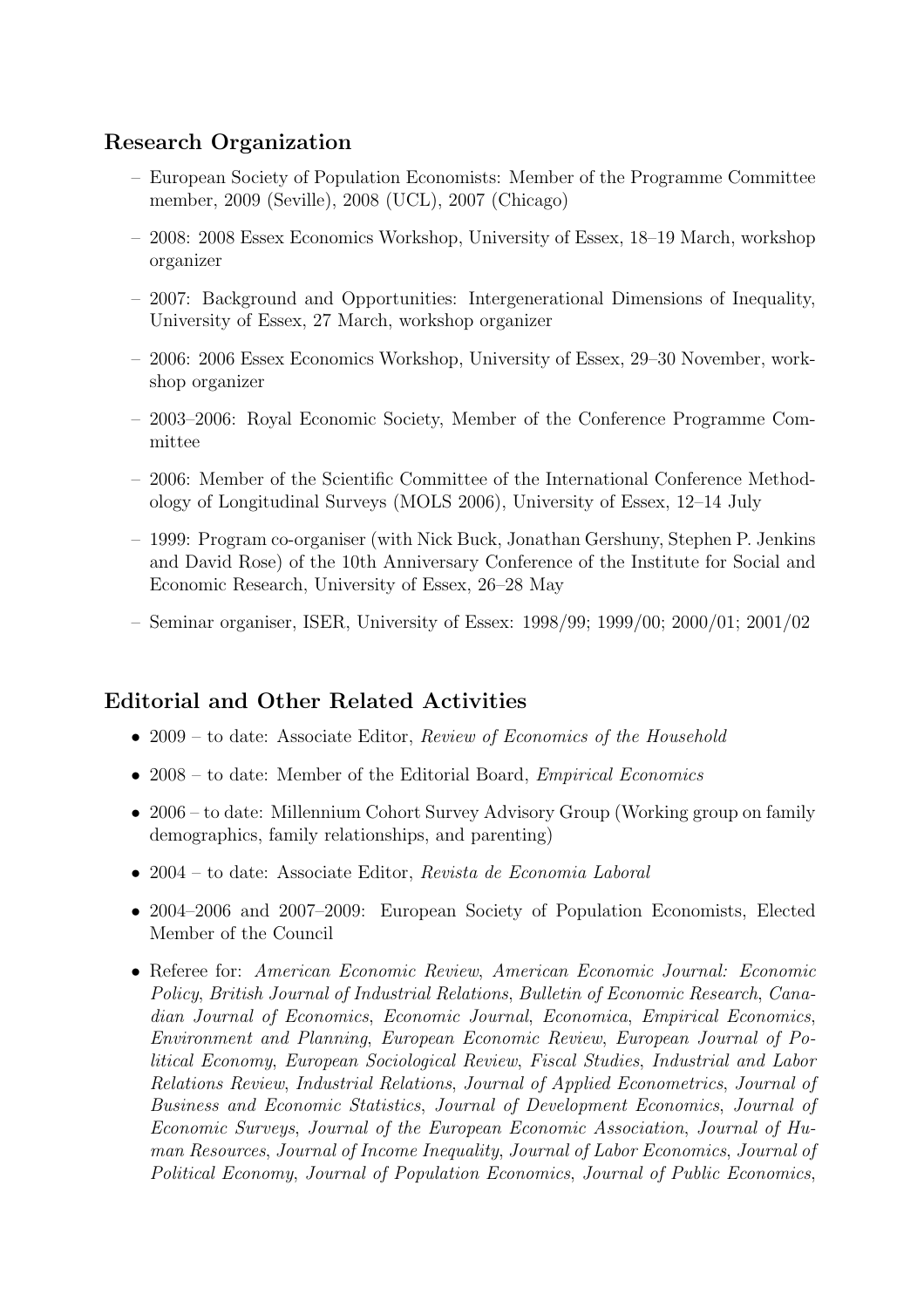Journal of the Royal Statistical Society (Series A), Labour, Labour Economics, Manchester School, Oxford Bulletin of Economics and Statistics, Oxford Economic Papers, Population Studies, Review of Economics and Statistics, Review of Economics of the Household, Ricerche Economiche, Scandinavian Journal of Economics, Schmollers Jahrbuch, Scottish Journal of Political Economy, Social Science and Medicine

- Reviewer for:
	- Economic and Social Research Council (UK)
	- Nuffield Foundation (UK)
	- Leverhulme Trust (UK)
	- National Science Foundation (USA)
	- British Academy (UK)
	- Canada Council for the Arts (Canada)
	- Social Sciences and Humanities Research Council of Canada (Canada)
	- Israel Science Foundation (Israel)
- Member of: American Economic Association, Econometric Society, European Society of Population Economists, Population Association of America, Society of Labor Economists

## Publications

#### Monographs

Job Changes, Hours Changes and Labour Market Flexibility: A Panel Data Analysis for the UK, 1991-2002 (2006), Report to the Department for Trade and Industry (with Richard Blundell and Mike Brewer) and IFS Working Papers No. W05/21

The Impact of Family Structure during Childhood on Later-Life Attainment (2005) Report to the Anglo-German Foundation. York: YPS (with Stephen Jenkins and Thomas Siedler)

Career Paths of Part-Time Workers (2005), Report to the Equal Opportunities Commission, EOC Working Paper Series No. 19. Manchester: EOC (with Amanda Gosling)

Long-term Consequences of Teenage Births for Parents and their Children (2004), Report to the Department of Heath (with Richard Berthoud, John Ermisch, Tim F. Liao, David J. Pevalin, and Karen Robson)

Outcomes for Children of Poverty (2001), Department for Work and Pensions Research Report No. 158. Leeds: HMSO (with John Ermisch and David J. Pevalin)

The Effect of Parents' Employment of Children's Lives (2001), London: Family Policy Study Centre for the Joseph Rowntree Foundation (with John Ermisch)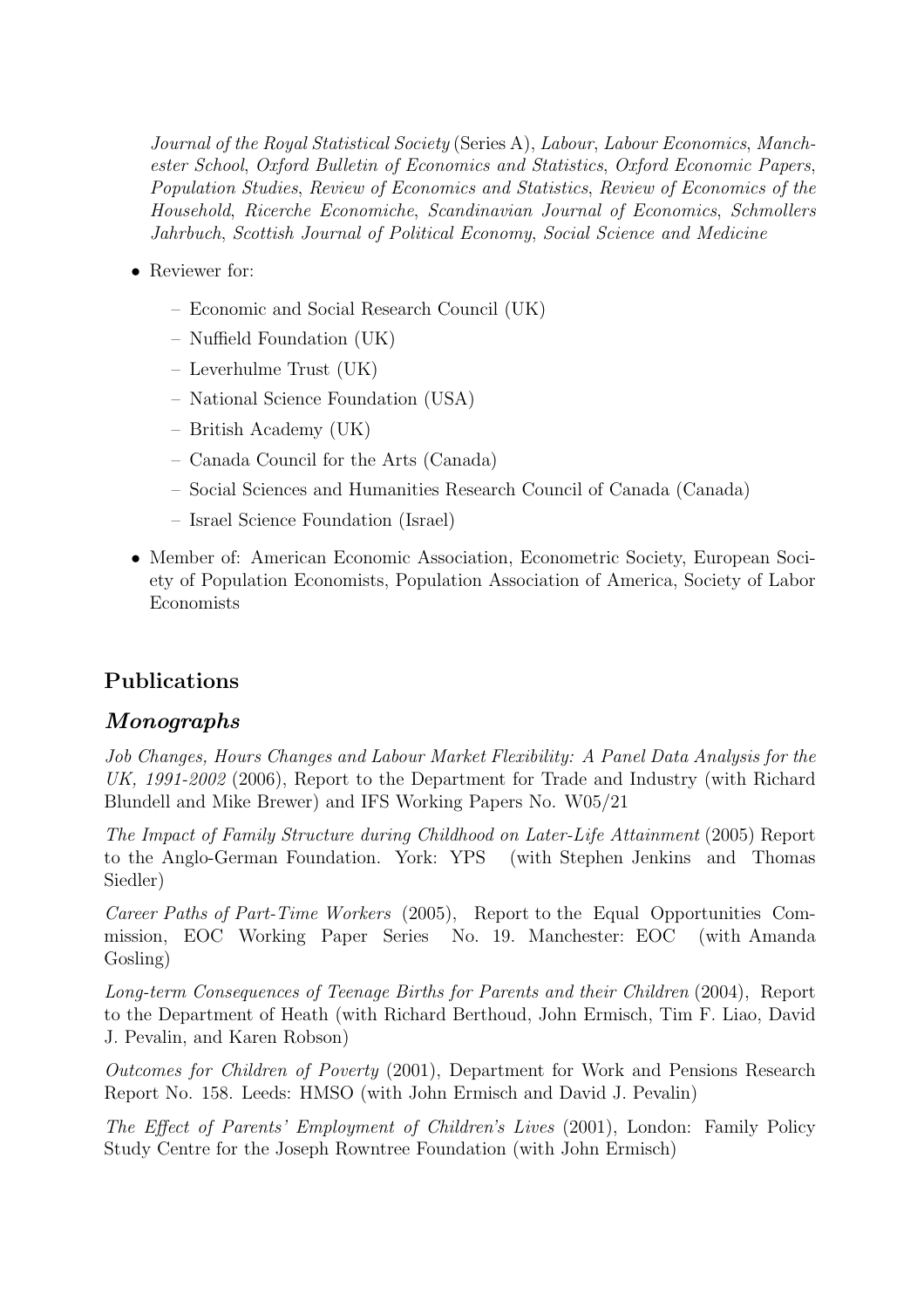# Journals

"Childhood Family Structure and Schooling Outcomes: Evidence for Germany" (forthcoming) Journal of Population Economics (with Stephen P. Jenkins and Thomas Siedler)

"The Effects of In-Work Benefit Reform in Britain on Couples: Theory and Evidence" (2009) Economic Journal, 119(February), F66–F100 (with Helmut Rainer and Wilbert van der Klaauw)

"Feature: In-Work Benefit Reform in a Cross-National Perspective – Introduction" (2009) Economic Journal, 119(February), F1–F14 (with Mike Brewer, Paul Gregg and Jeffrey Grogger)

"Job Changes and Hours Changes: Understanding the Path of Labor Supply Adjustment" (2008) Journal of Labor Economics, 26(3), 421–453 (with Richard Blundell and Mike Brewer)

"Adult Outcomes for Children of Teenage Mothers" (2008) Scandinavian Journal of Economics, 110(1), 93–117

"The Socioeconomic Consequences of 'In-Work' Benefit Reform for British Lone Mothers Data" (2007) Journal of Human Resources, 42(1), 1–31 (with Wilbert van der Klaauw)

"Intergenerational Mobility and Sample Selection in Short Panels" (2006) *Journal of Ap*plied Econometrics, 21(8), 1265–1293 (with Cheti Nicoletti)

"Intergenerational Mobility and Marital Sorting" (2006) Economic Journal, 116(July), 659–679 (with John Ermisch and Thomas Siedler)

"An Evaluation of the Childhood Family Structure Measures from the Sixth Wave of the British Household Panel Survey" (2005) Journal of the Royal Statistical Society, Series A, 168(3), 539–566

"The Material Returns to Partnership: The Effects of Educational Matching on Labour Market Outcomes and Gender Equality" (2004) European Sociological Review, 20(4), 363– 377 (with Malcolm Brynin)

"Unions and Flexible Employment in Britain and Spain: A Descriptive Note" (2004) Industrial Relations, 43(4), 874–882 (with Carlos Garcia-Serrano)

"The Impact of Atypical Employment on Individual Wellbeing: Evidence from a Panel of British Workers" (2004) Social Science and Medicine 58(9), 1671–1688 (with Elena Bardasi)

"Parental Partnership and Joblessness in Childhood and Their Influence on Young People's Outcomes" (2004) Journal of the Royal Statistical Society, Series A, 167(1), 69–101 (with John Ermisch and David J. Pevalin)

"Unions, Work-related Training, and Wages: Evidence for British Men" (2003) Industrial and Labor Relations Review, 57(1), 68–91 (with Alison L. Booth and Gylfi Zoega)

"Union Coverage and Non-Standard Work in Britain" (2003) Oxford Economic Papers, 55(3), 383–416 (with Alison L. Booth)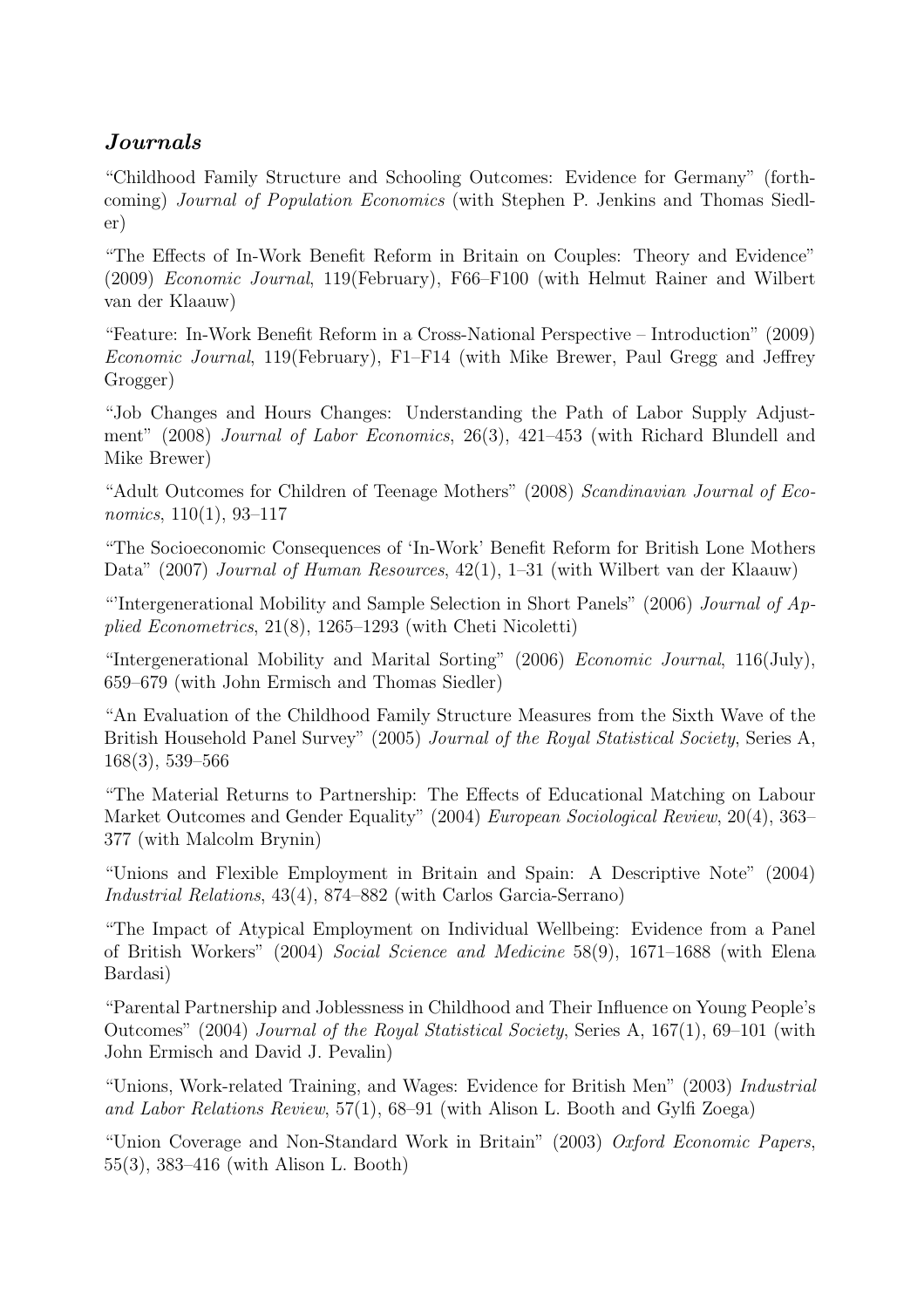"A Sticky Floors Model of Promotion, Pay and Gender" (2003) European Economic Re*view*,  $47(2)$ ,  $99-126$  (with Alison L. Booth and Jeff Frank) [chosen by the Emerald Management Reviews' Independent Review Board as one of the top fifty management articles of 2003]

"Temporary Jobs: Stepping Stones or Dead Ends?" (June 2002) Economic Journal, 112(480), F189–F213 (with Alison L. Booth and Jeff Frank)

"A Joint Dynamic Model of Fertility and Work of Married Women" (2002) Journal of Labor Economics, 20(2, part 1) 336–380

"Determinants and Consequences of Promotions in Britain" (2001) Oxford Bulletin of Economics and Statistics, 63(3), 270–310

"Family Structure and Children's Achievements" (2001) Journal of Population Economics, 14(2), 249–270 (with John Ermisch)

"Family Matters: Impacts of Family Background on Educational Attainments" (2001) Economica, 68, 137–156 (with John Ermisch)

"Job Mobility in 1990s Britain: Does Gender Matter?" (2000) Research in Labor Economics, 19, 173–189 (with Alison L. Booth)

"The Increasing Complexity of Family Relationships: Lifetime Experience of Single Motherhood and Stepfamilies in Great Britain" (2000) European Journal of Population, 16(3), 235–249 (with John Ermisch)

"Cohabitation in Great Britain: Not for Long, But Here to Stay" (2000) Journal of the Royal Statistical Society, Series A, 163(2), 153–171 (with John Ermisch)

"Educational Choice, Families and Young People's Earnings" (2000) Journal of Human Resources, 35(1), 143–176 (with John Ermisch)

"Education and the Natural Rate of Unemployment" (2000) Oxford Economic Papers, 52(1), 204–223 (with J. Michael Orszag, Edmund S. Phelps and Gylfi Zoega)

"Labour Force Transitions Among Married Women in the United States" (1999) Labour, 13(4), 775–796

"Job Tenure and Job Mobility in Britain" (1999) Industrial and Labor Relations Review, 53(1), 43–70 (with Alison L. Booth and Carlos Garcia-Serrano)

## Book Chapters

"New Monopsnony, Institutions and Training" (2006), in J. Messina, C. Michelacci, J. Turunen and G. Zoega (eds.) Labour Market Adjustments in Europe, pp. 6–29. Cheltenham: Edward Elgar (with Alison L. Booth and Gylfi Zoega)

"The Process of Globalization and Transitions to Adulthood in Britain" (2005), in Hans-Peter Blossfeld, Erik Klijzing, Melinda Mills and Karin Kurz (eds.) Globalization, Uncertainty and Youth in Society, pp. 249–276. London: Routledge (with Katrin Golsch)

"Parental Employment and Children's Welfare" (2005), in Tito Boeri, Daniela Del Boca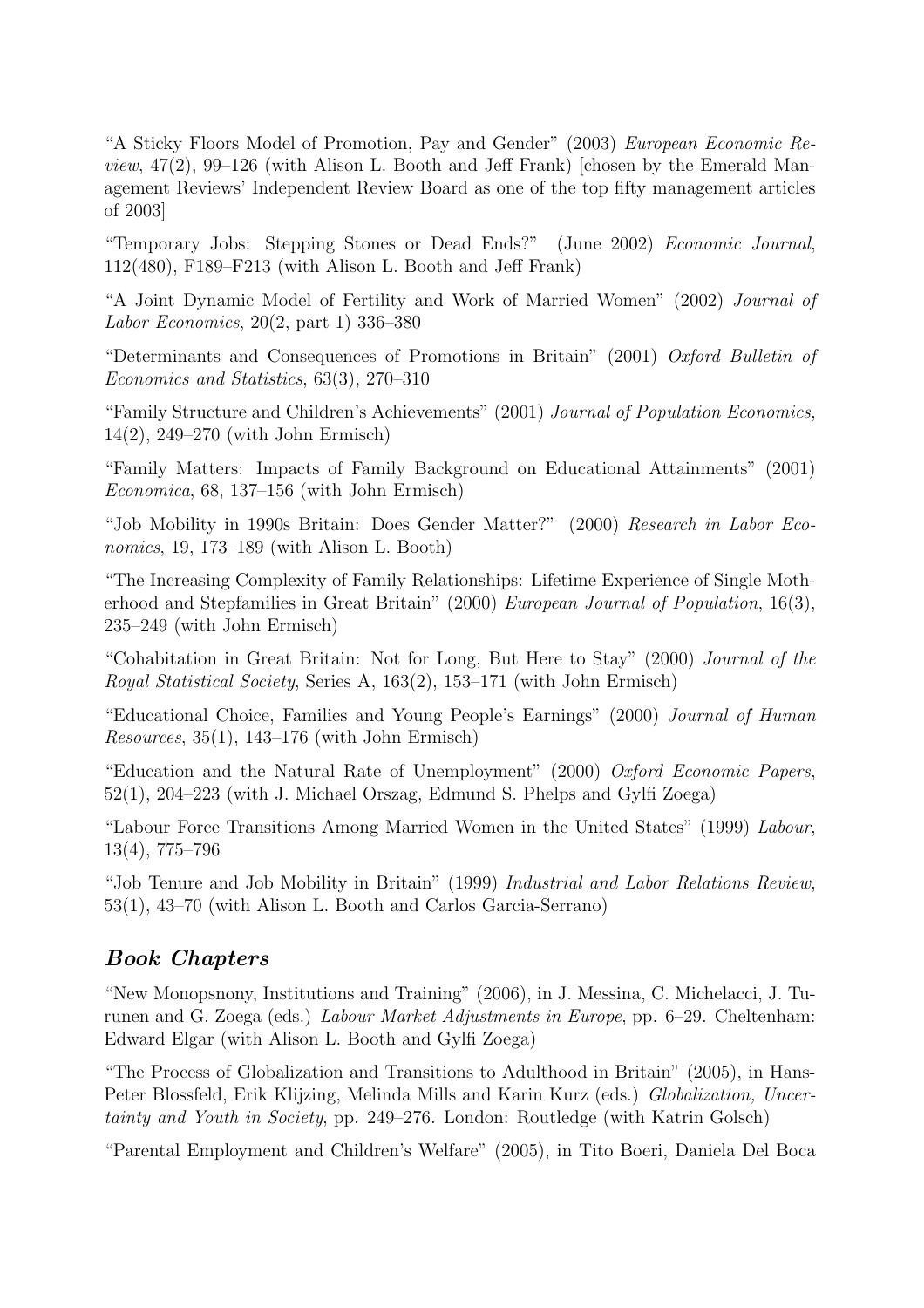and Christopher Pissarides (eds.) Women at Work: An Economic Perspective, pp. 154– 193. Oxford: Oxford University Press (with John Ermisch)

"Intergenerational Mobility in Britain: New Evidence from the BHPS" (2004), in Miles Corak (ed.) Generational Income Mobility in North America and Europe, pp. 147–189. Cambridge: Cambridge University Press (with John Ermisch)

"Labour as a Buffer: Do Temporary Workers Suffer?" (2003), in Gabriel Fagan, Francesco Paolo Mongelli, and Julian Morgan (eds.) Institutions and Wage Formation in the New Europe, pp. 53–68. Cheltenham: Edward Elgar (with Alison L. Booth and Jeff Frank)

"Family Structure and Children's Achievements" (2003), in Klaus F. Zimmermann and Michael Vogler (eds.) Family, Household and Work, pp. 151–172. Berlin: Springer (with John Ermisch) [reprinted from the article published in the *Journal of Population Economics* (2001)]

"Patterns of Household and Family Formation" (2000), in Richard Berthoud and Jonathan Gershuny (eds) Seven Years in the Lives of British Families, pp 21–44. Bristol: The Policy Press (with John Ermisch)

## Papers Under Review

- "Control Rights in Complex Partnerships" (May 2006) (with Abhinay Muthoo) revise and resubmit Journal of the European Economic Association
- "Childhood Family Structure and Child Smoking Behaviour" (October 2008) (with Stephen P. Jenkins and Thomas Siedler) revise and resubmit Health Economics
- "Marital Sorting with Ageing and Unequal Career Opportunities" (October 2008) (with Melvyn Coles) revise and resubmit International Economic Review
- "Can Anyone Be 'The One'? Field Evidence on Dating Behaviour" (August 2007) (with Michèle Belot)
- "The Effect of Parents' Employment on Children's Educational Attainment" (November 2008) (with John Ermisch)
- "Intrafamily Resource Allocations: A Dynamic Model of Birth Weight" (December 2008) (with John Ermisch and Emilia Del Bono)
- "Unintended Consequences of Welfare Reform: The Case of Divorced Parents" (February 2009) (with Helmut Rainer and Wilbert van der Klaauw)

## Papers Close to Submission

- "Earnings in the FRS and the BHPS: Are They Different and Does it Matter?" (with Holly Sutherland and Francesca Zantomio)
- "The Origin of the Family" (with Christian Ghiglino and Motty Perry)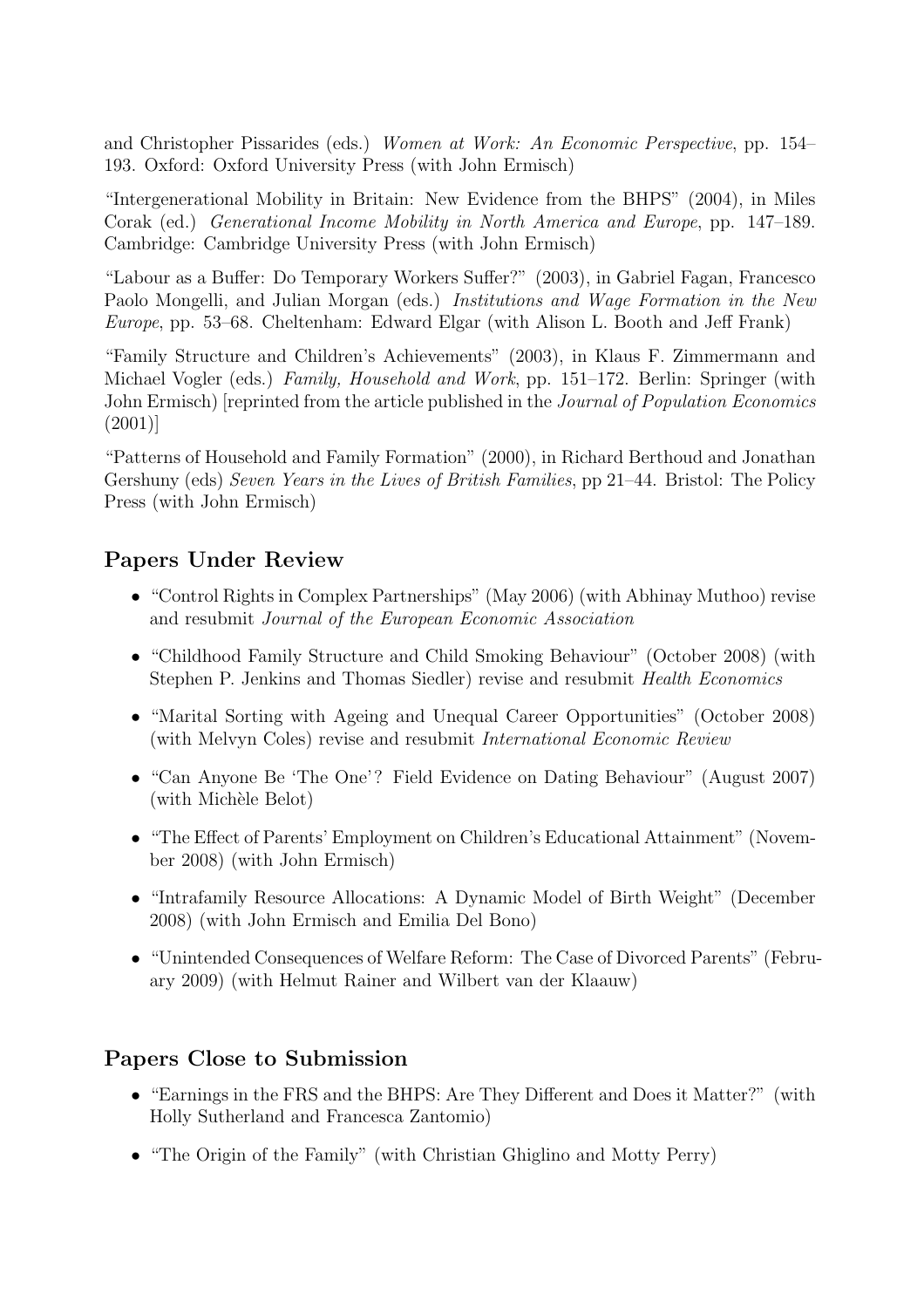• "Anticipation Effects of Welfare Reforms: Do They Exist, and What Are Their Consequences?" (with Richard Blundell and Wilbert van der Klaauw)

## Other Publications

"Unions, Temporary Employment and Hours of Work: A Tale of Two Countries" (2004) Revista de Economia Laboral, 1(1), 38–75 (with Carlos Garcia-Serrano). Available at: http://www.uniovi.es/Revistas/REL/articulos/n1/n1art2.pdf

"Temporary Employment in Britain" (2002), in Maurizio Curtarelli (ed.) La Valutazione delle Politiche per il Lavoro, pp 53–63. Milano: Franco Angeli (in Italian)

"Cohabitation and Divorce in Great Britain: What is the Future of the Family?" (2000) Aggiornamenti Sociali, 51(5), 417–430 (in Italian)

"Mother's Employment, Lone Motherhood and Children's Achievements as Young Adults" (1998) Report to the Department of Social Security. Working Papers of the ESRC Research Centre on Micro-social Change, Paper 98-9. Colchester: University of Essex (with John Ermisch)

"Strategic Competition and Efficient Supply of Trade Services with Uncertain Demand: A Welfare Analysis" (1993), Economia Politica, 10(1), 35–57 (in Italian)

"Service Quality, Market Imperfection, and Intervention" (1992) International Review of Economics and Business, 39(2), 107-124

"Econometric Issues and Estimation Methods" (1992), in Carlo Secchi (ed.) Metodologie di Valutazione dell'Impatto Turistico di un Attraversamento Stabile, Napoli: Edizioni Scientifiche Italiane (in Italian)

"Firm Behaviour and Public Supply of Export Services" (1992) Commercio, 45, 107-126 (in Italian)

"Public Supply of Trade Services and the Reputation Effect of the Firm" (1991) Giornale degli Economisti ed Annali di Economia, 50(7/8), 373-398 (in Italian)

"Consumer Behaviour and Demand for Services: Theory and Evidence" (1990), in Carlo Secchi (ed.), L'Internazionalizzazione dei Servizi e l'Economia Italiana: Problemi Analitici e Tendenze Evolutive, Milano: Franco Angeli (in Italian)

## Work in Progress

- "Joint Child Custody and Family Behavior after Divorce" (with René Böeheim and Martin Halla)
- "Success and Failure in Italian Universities: Is It All in the First Year?" (with Lorenzo Cappellari)
- "SES Gradients at Birth and Over the Life Cycle and across Cohorts" (with Emilia Del Bono)